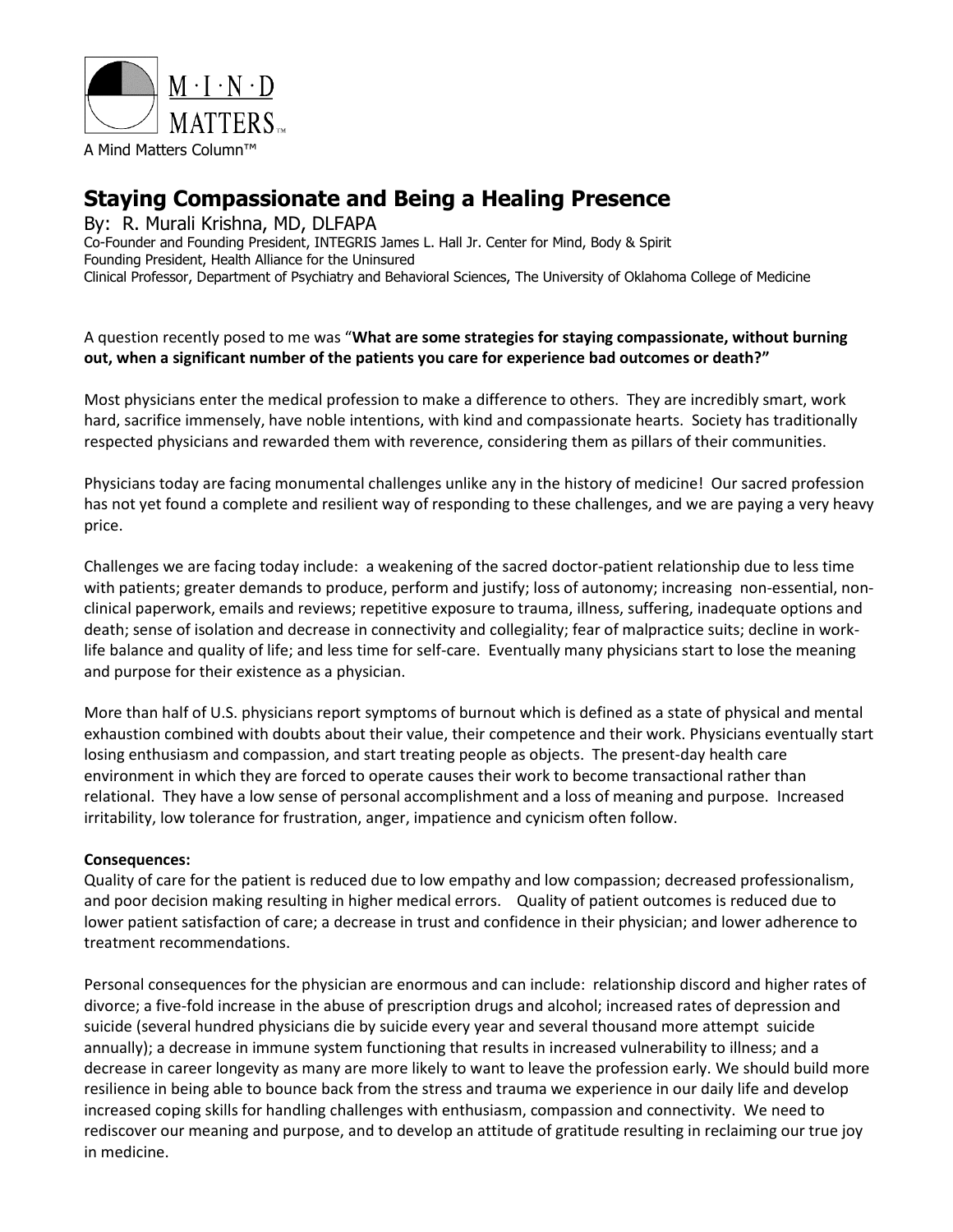The key is learning to continuously reinvent yourself. It means learning to understand, cope with, adapt to and influence change; staying physically, emotionally and spiritually active; cultivating new strengths and skills; developing new ways to find joy, purpose and harmony in what we do; and improving our feelings of connection with those we serve, work with, our loved ones and our communities. When we can learn ways to remain relational despite the present-day health care environment that has become transactional, we improve the quality of care and of life for our patients and ourselves.

Based on my decades of experience and insights from science, I would like you to consider acquiring and mastering the following essential mind, brain, and health skills.

#### **Ten Key Practical Skills for Physicians to Cultivate**

#### **1. Activate Your Healing System**

The presence of stress in a physician's life is so vast that you need to activate your available inner healing system to neutralize the rapid stress reactions happening in your body. This will neutralize the negative physical and emotional effects of the stress on your life.

Healing comes from the ancient word "*Haelan*" which means to be whole or become whole. Healing is also harmony of the mind, body and spirit. Harmony is connection, unity, order and peace. Healing is the opposite of alienation, fragmentation and isolation that is so common in a stressful world. When true healing occurs, relationships are re-established both to oneself and to others. By discovering and developing the skill of healing, you can open the doors of inner perception. Healing can take place by breaking away from everyday thought; calming the inner chatter within; finding inner peace; discovering oneness with a higher power; and decreasing sensory input. There are many ways to discover our healing states including relaxation response, deep breathing techniques, guided imagery, meditation, prayer, yoga, biofeedback, nature, music, art, dance, humor, connectedness, and creativity. Healing is the ultimate creative and regenerative energy with which we are blessed. It is a sign of life's desire to renew, refresh and re-emerge. It enables you to have a healing presence with your patients which is "being in the present with genuine intent and compassion and with belief in others' potential for wholeness".

Healing presence is a gift anyone can develop. It requires time and empathy and is creative in its form and limitless in its rewards. It leads to genuine compassion coming from the heart. It enables you to discover the vibrance, wonder and vitality around you.

## **2. Cultivating Mindfulness**

Mindfulness is a mind-brain skill with which we are all born. Unfortunately, most of us move from it as we go through life. We can rediscover mindfulness by developing and honing the skill. Mindfulness is also known as "*heartfulness*". It basically means being aware of the present moment in its purest form, nonjudgmentally, and being in harmony with that moment. It also means being one with the present. This can be practiced and cultivated literally with any activity in life. After you develop the basics of the skill, it can be applied throughout your practice as you connect with patients and families and other members of the healing community, and when you have a task of any nature. Continuous and sustained practice of mindful presence cultivates your awareness to a deeper degree. Science is telling us that this contributes to rich rewards emotionally, brings inner peace and happiness, and physiologically, by toning down the stress reaction system. Physically, many aspects of brain function are affected by mindfulness. These include the activation of the pre-frontal areas, which are centers of judgment, wisdom, insight, decision-making, learning and memory, in conjunction with other areas of the brain. It also right sizes the response of the amygdala so that stress does not activate the stress system or inner hypothalamic pituitary adrenocortical system in an excessive way but activates only in an appropriate and right-size manner.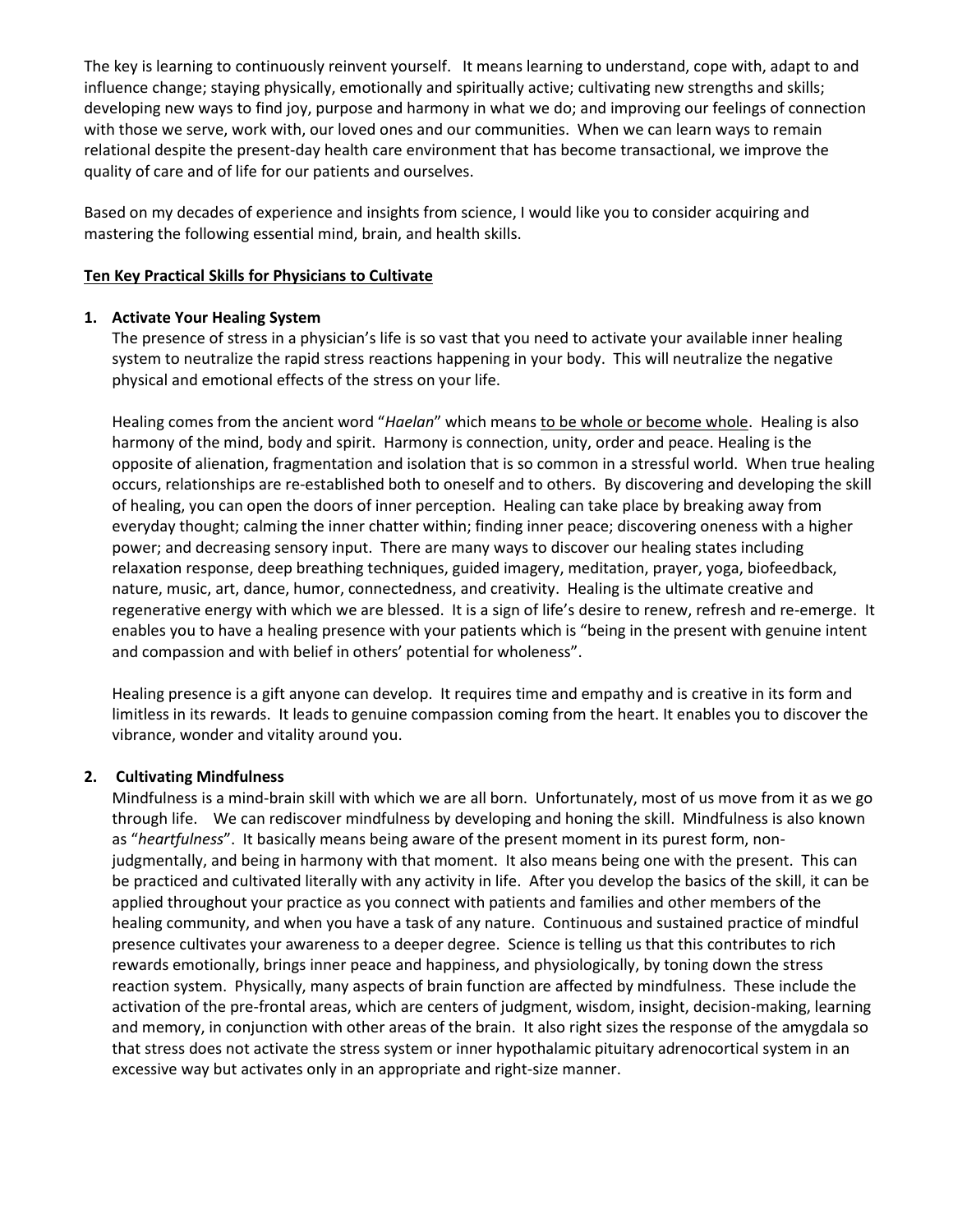Mindfulness also enhances your memory and your ability to control emotions and impulses. In my opinion, mindfulness is an essential skill that every physician should develop and master. You will be happy you did. It makes daily life a joy. You start experiencing life's moments in their purest form. Scientists have found your resilience improves by practicing mindfulness.

## **3. Cognitive Reappraisal**

There are many situations, events and interactions in our lives over which we do not have direct control. When they generate stressful reactions or dysfunctional feelings of an excessive nature such as anger, frustration, helplessness, hopelessness, etc., a useful skill to develop is the ability to reappraise your cognitions. Cognitions are thoughts, ideas, and images. Reappraisal means reassessing the value of these thoughts and images by reappraising the time, energy and importance you put into any certain thought or event that has caused dysfunctional thoughts or feelings. Essentially, you learn to relate to the events and cognitions in a different way. For example, experiencing an event with a patient that had disturbing consequences may lead you to have recurring negative thoughts. These recurring thoughts may keep your attention preoccupied causing you to ruminate about the negative experience. It is important to develop the ability of healthy options in coping with those thoughts. Look at the pros and cons of each option and make a decision. Sometimes you may want to consult with people who are close to you - like family or a colleague. Recurring thoughts about the same topic or event is called "churning" and you must develop the skill of stopping those thoughts and redirecting your attention to something more positive, or of a more healing nature. An activity, a thought, a distraction to something that is pleasant, joyful or peaceful would be of use. When you do this repeatedly, then your cognitive reappraisal process shows beneficial effects on your life and how you cope with setbacks, challenges, unintended consequences and disappointments. This will enable you to have renewed energy to be able to focus on the next task that presents itself. Churning tends to stress and age us and we need to learn to terminate these repetitive thoughts. There are at least a dozen important dysfunctional thought patterns that occur in the mind and brain that we need to learn to master to reappraise.

# **4. Attitude of Gratitude**

This is an important skill for every physician. Appreciation and a sense of gratitude for everything we are, everything we have, and for the people and circumstances that we are grateful for are important skills to develop. Begin each day thinking about three people who have had a positive impact on your life. Visualize, thank them, and show your gratitude. Each night before you go to sleep think about three situations that day for which you are grateful. The opportunity to serve others is one of the greatest joys that is bestowed upon us. Be grateful you had that chance. Attitude and gratitude changes everything about our life in a positive direction. A physician's life is full of busy schedules and multiple events so a conscience cultivation of an attitude of gratitude is necessary to reap benefits in your life

# **5. Finding Meaning and Purpose**

Most of us started thinking about a medical profession at a very young age. We may have been touched by a healer, a physician, a nurse, or were in a situation where a life was dramatically impacted by the presence of someone who cared about them. In my situation, my mother's sudden illness when I was nine years of age made a huge impact on me by not only the amount of suffering that afflicted her due to a brain disease, but also by the lack of understanding by society of how she was suffering from the negative consequences of that disease. I was touched by the presence of a healing doctor who was compassionate, kind, and attended to my mother with genuine heartfelt presence and interest. My heart was changed from desiring to become an engineer into one of becoming a physician to help others. During the busy life of a physician filled with so much stress and uncertainty, we sometimes lose track of the original meaning and the purpose of our life that we established long ago. We need to remind ourselves during these times that there is a greater purpose we are serving, and that the meaning for our struggle is something very sacred. Your spiritual attitude and holding each healing moment in a sacred manner will help you to skillfully navigate adversities. Knowing your inner purpose and finding meaning for your life gives the energy, enthusiasm and renewal to manage the obstacles you face.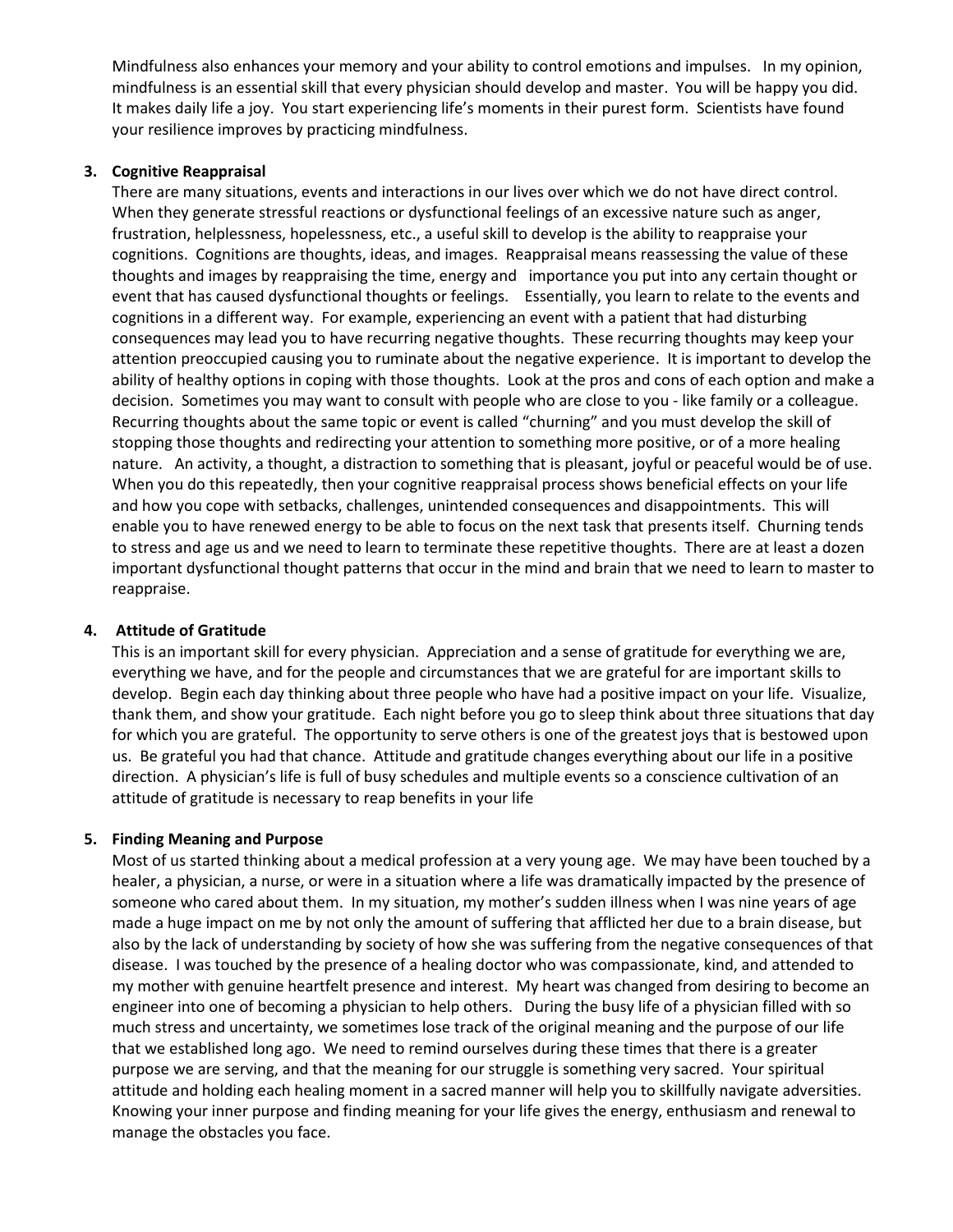## **6. Igniting Your Passion and Transforming It into Action**

Physicians often fail to realize the enormous influence, persuasive power and impactful presence they have on others. We can ignite our passion and transform that into action to improve lives. This can make a huge difference for your community, hospital, clinic, patients, family, and for yourself. We need to move from passivity and work together to find opportunities to impact other lives. This has tremendous benefits in sparking more energy and vibrancy in us. It gives me great joy to see the positive impact on thousands of lives from the many wonderful organizations in our own communities. Physicians created the EMSA System, the Schools for Healthy Lifestyle Programs, and the Blood Bank of Oklahoma City. I had the great fortune of working with physicians and community leaders in founding the Health Alliance for the Uninsured. While serving as its first president, I took a vital role in helping pass legislation to protect physicians and health professionals, so they could volunteer from the goodness of their heart and without fear of lawsuits. We can improve the lives of our fellow physicians and advocate in a positive and constructive way for causes that could improve the care of our patients. We need to continuously be part of the dialogue that is occurring locally and nationally as to how to best care for our citizens and find more effective access and delivery of clinical care that is affordable and available to all.

## **7. Forgiveness - Cultivating Equanimity**

It is common to find frustration, disappointment, anger, anxiety, jealousy, and sadness many times during a physician's career. These feelings are normal reactions to life's challenges whether they are of our own making, an event over which we have no control, a dysfunctional situation or a conflictual relationship. When these feelings happen on a frequent and recurring basis with great intensity and are not resolved in a timely manner, they result in significant negative consequences to our health, happiness, vibrancy and fulfillment. Unresolved anger and hostility, along with anxiety and stress, have a significant impact on our healing resulting in raised blood pressure, increased inflammation, decreased immunity, insomnia, and impaired healing. We may become two to three times more vulnerable to cardiovascular disease and CVA. These unresolved dysfunctional emotions can also sap our emotional energy and spiritual strength. Enthusiasm, compassion, patience and attitudinal issues can become significant challenges. One needs to recognize them, learn contributing factors, and develop the skill set to process and resolve them. Counseling and consultation are of great value when problems persist. Developing the skill of forgiveness is an important asset for all physicians. It removes the negative emotional, physical and spiritual energy and enables you to develop inner peace and equanimity – an even temper, mental calmness and composure.

## **8. Nurturing Connections**

You must connect with your colleagues, your family and your community to remain healthy and happy while managing the rigors of a medical practice. Nurturing connections are critical for weathering life's challenges. We are not born to be an island. When we connect with others, magic takes place in our body, in our mind, and in our spirit. Sharing the ups and downs, successes and failures, doubts and uncertainties of everyday medical life has enormous benefits to you and your profession. Nurturing connections become the foundation on which our life becomes rejuvenated, renewed, and hope is created. We can be a healing presence for one another.

# **9. Finding Joy**

Despite the complexities of our daily life as a physician, we need to find time to cultivate joy in simple events, interactions, relationships, and actions. Happiness is not something that happens when you are of a certain age; when you have a certain amount of money, or when a special event occurs. Happiness is "*right now*" if you choose to create it. We need to cultivate the sense of joy in each interaction and each moment. Our mindful presence and awareness of our sensations as we experience the world and its activities are essential for a healthy and productive life. Finding joy also entails a healthy balance for yourself in terms of nutrition, exercise, spiritual practice, creative activities and hobbies and nurturing family relationships. These create joy in our life.